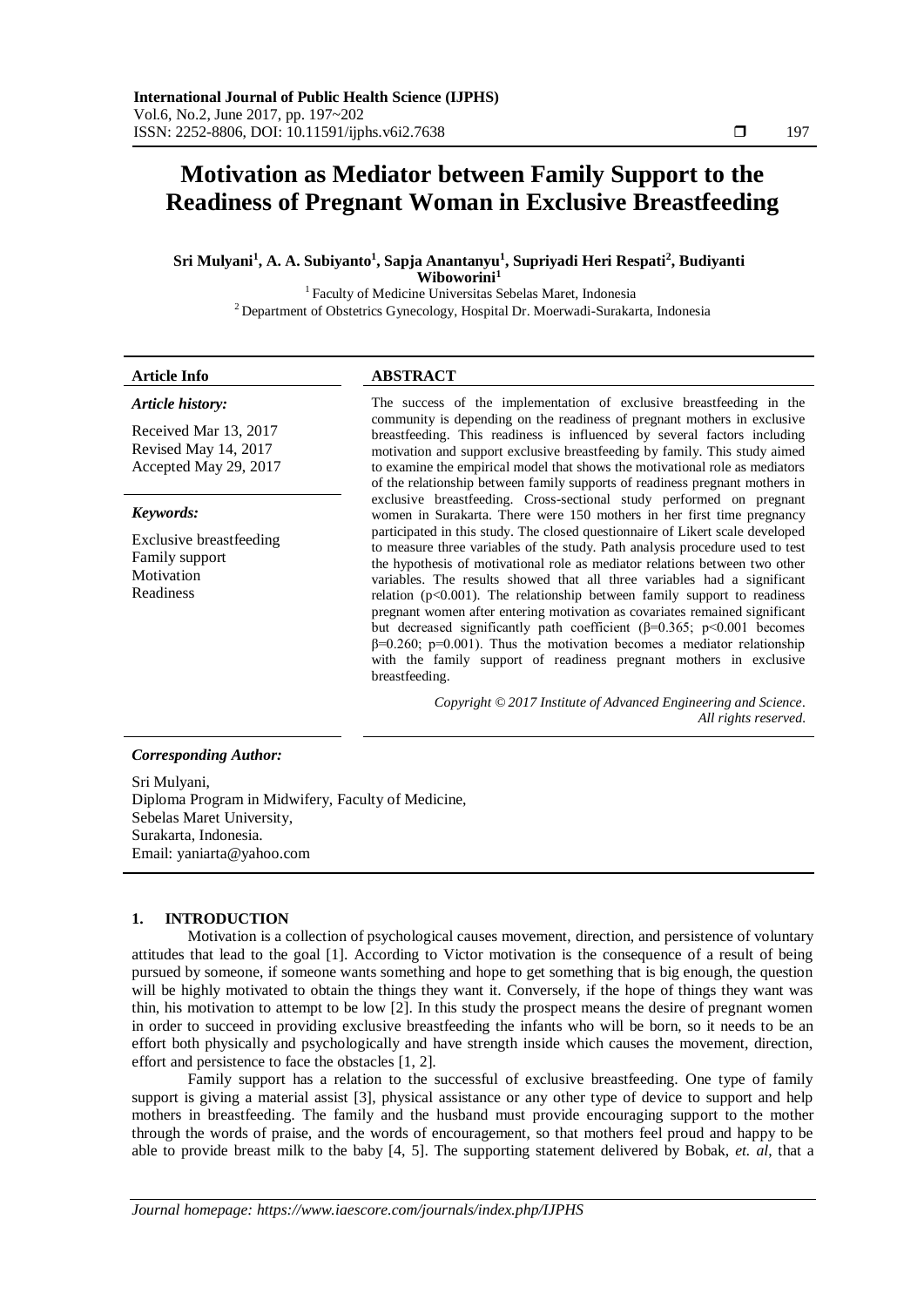husband's support to breastfeeding mothers is no criticism of her body shape which generally are stretched after childbirth [6, 7].

Husband's involvement in breastfeeding, will increase the confidence of the mother and the environment. Thus, the mother will be protected from insecurity, worry, anxiety that can lead to the decline in production of the oxytocin hormone which the oxytocin hormone is an important hormone for breast milk production [8]. The decrease in the production of this hormone can result in a decline in breast milk production due to the drainage of breast milk substandard and will cause disruption of the process of lactation [9].

Readiness by Ohnishi is a form of maturity for someone to face a new situation and one of the important things that must be owned by a person to decide things [10, 11]. The decision to breastfeed or not is performed since they are pregnant or before having children [12, 13]. Readiness mother in exclusive breastfeeding is the attitude and behavior of the mother is a form of maturity owned by the mother to decide and have the readiness to exclusive breastfeeding [14].

Readiness breastfeeding during pregnancy is important, mothers who prepare early will be better prepared to breastfeed her baby [15, 16]. Indicators of readiness the mothers in exclusive breastfeeding in this study include: (a) the readiness of the health of the mother, it is a form of attitude and behavior of the mother in keeping her health during pregnancy, (b) psychological readiness mother, expected mother has the intention and self-confidence will be her ability to give exclusive breastfeeding [17]. Thus the mother will think optimistic and positive which will affect the readiness of all the organs of breast-feeding so that the milk flowed smoothly, (c) nutrition/nutrition of pregnant women, during pregnancy nutrition is one of the important factors that determine the success of breastfeeding, (d) the readiness of the breast, several unsuccessful breastfeeding is due to an obstruction on the mother's nipple so the breast milk can not be removed and will have an impact on the decline in breast milk production [18], (e) the readiness of the health infants, babies healthy and in the normal conditions will be able to absorb the nipple strongly, it is very important to stimulate the prolactin and oxytocin hormone [19].

### **2. RESEARCH METHOD**

Cross-sectional study performed on pregnant women who live in the city of Surakarta. During the observation made in 2015 through 2016 were taken a sample of 150 respondents. Measurement of the variables used the enclosed questionnaire in each item questions rated by Likert scale. Motivation is measured by three indicators, namely support, effort, and persistence. Family support is measured by three indicators, namely mentoring, attention and assistance. Readiness is measured by five indicators of maternal health preparedness, maternal psychological preparedness, readiness of the breast, nutrition / maternal nutrition and infant health preparedness. Each indicator is expressed in some of the items the question that has been validated both in terms of language or sentence structure *(content validity)* as well as the side of the construct. All constructs (variables) also has a high reliability *(Cronbach's alpha>*0.9).

Relations between variables were analyzed in the simplest form of the structural model with *path*  analysis. Intermediate variables criteria expressed as a mediator between the independent variables and the dependent variable is when the relationship between the three significant variables and the influence of the independent variable on the dependent variable decreases significantly when the intermediate variables included as covariates (independent variables together). Data processing was performed using *SPSS for Windows* 13 version. Statistical testing is done with a significance level of 5%.

#### **3. RESULTS AND ANALYSIS**

The demographic characteristics of respondents most commonly found are aged 21-25 years (64.0%), do not work or only as a housewife (56.7%), just married less than 2 years (68.0%), and lives with her husband and both parents or parent in-laws (62.7%). Description of the characteristics of respondents can be seen in Table 1.

Been mentioned before that the criteria for intermediate variables (Z) is expressed as a mediator between the independent variables (X) and the dependent variable (Y) is when the relationship between the three significant variables and the influence of the independent variable on the dependent variable decreases significantly when the intermediate variables entered as covariates. To test this criteria then carried four regression analysis, namely:

1. X to Y

2. X to Z

3. Z to Y, and

4. X and Z to Y.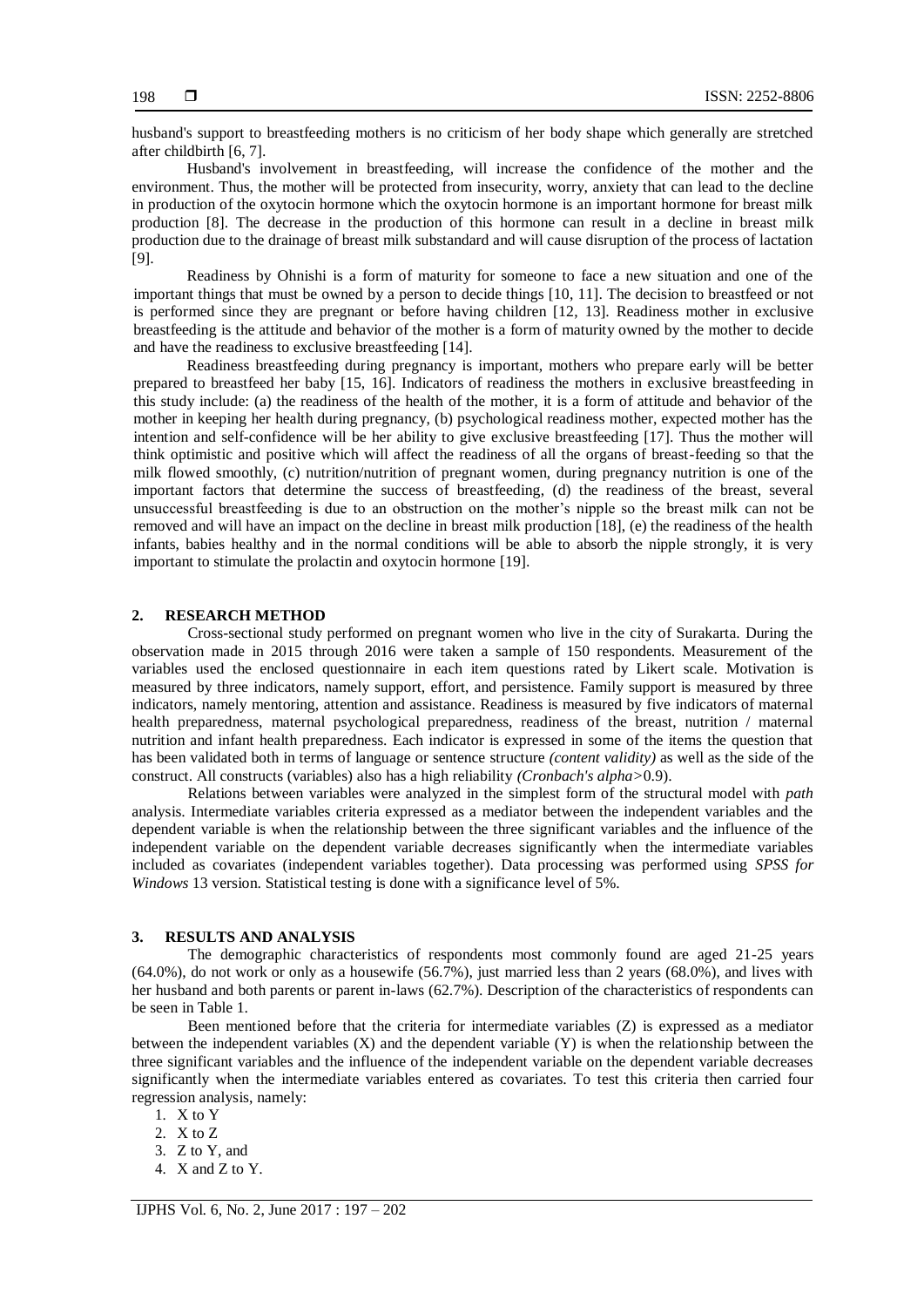

Figure 1. Structural Model with *Path Analysis* for Relations Mediation

| Table 1. Characteristics Description Respondents |     |      |  |  |  |  |
|--------------------------------------------------|-----|------|--|--|--|--|
| Characteristics                                  | F   | %    |  |  |  |  |
| Age                                              |     |      |  |  |  |  |
| 16-20 years old                                  | 11  | 7.3  |  |  |  |  |
| 21-25 years old                                  | 96  | 64.0 |  |  |  |  |
| 26-30 years old                                  | 38  | 25.3 |  |  |  |  |
| 31-35 years old                                  | 3   | 2.0  |  |  |  |  |
| 36-40 years old                                  | 2   | 1.3  |  |  |  |  |
| <b>Employment Status Working</b>                 | 65  | 43.3 |  |  |  |  |
| Not working                                      | 85  | 56.7 |  |  |  |  |
| Long Marriage                                    |     |      |  |  |  |  |
| $<$ 2 years                                      | 102 | 68.0 |  |  |  |  |
| $2 - 5$                                          | 44  | 29.3 |  |  |  |  |
| Years $>$ 5 years                                | 4   | 2.7  |  |  |  |  |
| <b>Status of Dwelling</b>                        |     |      |  |  |  |  |
| With husband only                                | 56  | 37.3 |  |  |  |  |
| Together with parent / parent in-laws            | 94  | 62.7 |  |  |  |  |

Table 2. Estimated and Test Strip Coefficient Statistics for *Path Analysis*

| No.                  | <b>Regression Model</b> | Symbol<br>Coefficient |       |                | Description |
|----------------------|-------------------------|-----------------------|-------|----------------|-------------|
|                      | $X \rightarrow Y$       |                       | 0.365 | ${}_{< 0.001}$ | Significant |
| $\gamma$<br><u>.</u> | $X \rightarrow Z$       | β2                    | 0.312 | ${}_{< 0.001}$ | Significant |
| 3.                   | $Z \rightarrow Y$       | β3                    | 0.415 | ${}_{< 0.001}$ | Significant |
| 4.                   | $X \rightarrow Y$       | β1'                   | 0.260 | 0.001          | Significant |
|                      | $Z \rightarrow Y$       | $\beta$ 3'            | 0.334 | ${}_{< 0.001}$ | Significant |

Notes:  $X =$  family support;  $Z =$  motivation in exclusive breastfeeding;  $Y =$  readiness in exclusive breastfeeding.

In Table 2 are presented the results of estimations and statistical test path coefficient  $(\beta)$  to *the path analysis* of regression based on four models that have been determined. The relationship between variables in the first model ( $\beta_{11}=0.365$ ), the second model ( $\beta_{22}=0.312$ ), and the third model ( $\beta_{33}=0.415$ ) was significant  $(p<0.001)$  so that the first three conditions are met mediation relationship. In the fourth model of the relationship between motivation and readiness in exclusive breastfeeding was significant  $(\beta_3^{\prime}=0.334;$ p<0.001). The relationship between family readiness support pregnant women in exclusive breastfeeding also significant ( $\beta_1$ '=0.260; p<0.001). The relations between these two variables significantly better in the first model (without motivation as covariates) and the fourth model (with motivation as covariates). Despite that there is a decline path coefficient of 0.365 into 0.260. Mathematically quantifiable decrease in the influence of family support on the readiness of the mother as follows:

$$
\frac{(\beta_1)^2 - (\beta \prime_1)^2}{(\beta_1)^2} \times 100\% = \frac{(0.365)^2 - (0.260)^2}{(0.365)^2} \times 100\% = 49.3\% \tag{1}
$$

The decrease of influence family support on the readiness of pregnant women almost reached 50%. The decline in considerable contribution shows that the fourth condition is fulfilled mediation relationship. Thus can be concluded that the motivation of pregnant women in exclusive breastfeeding can mediate the relationship between family support to the readiness of pregnant women in exclusive breastfeeding

*Motivation as Mediator between Family Support to the Readiness of Pregnant Woman, ... (Sri Mulyani)*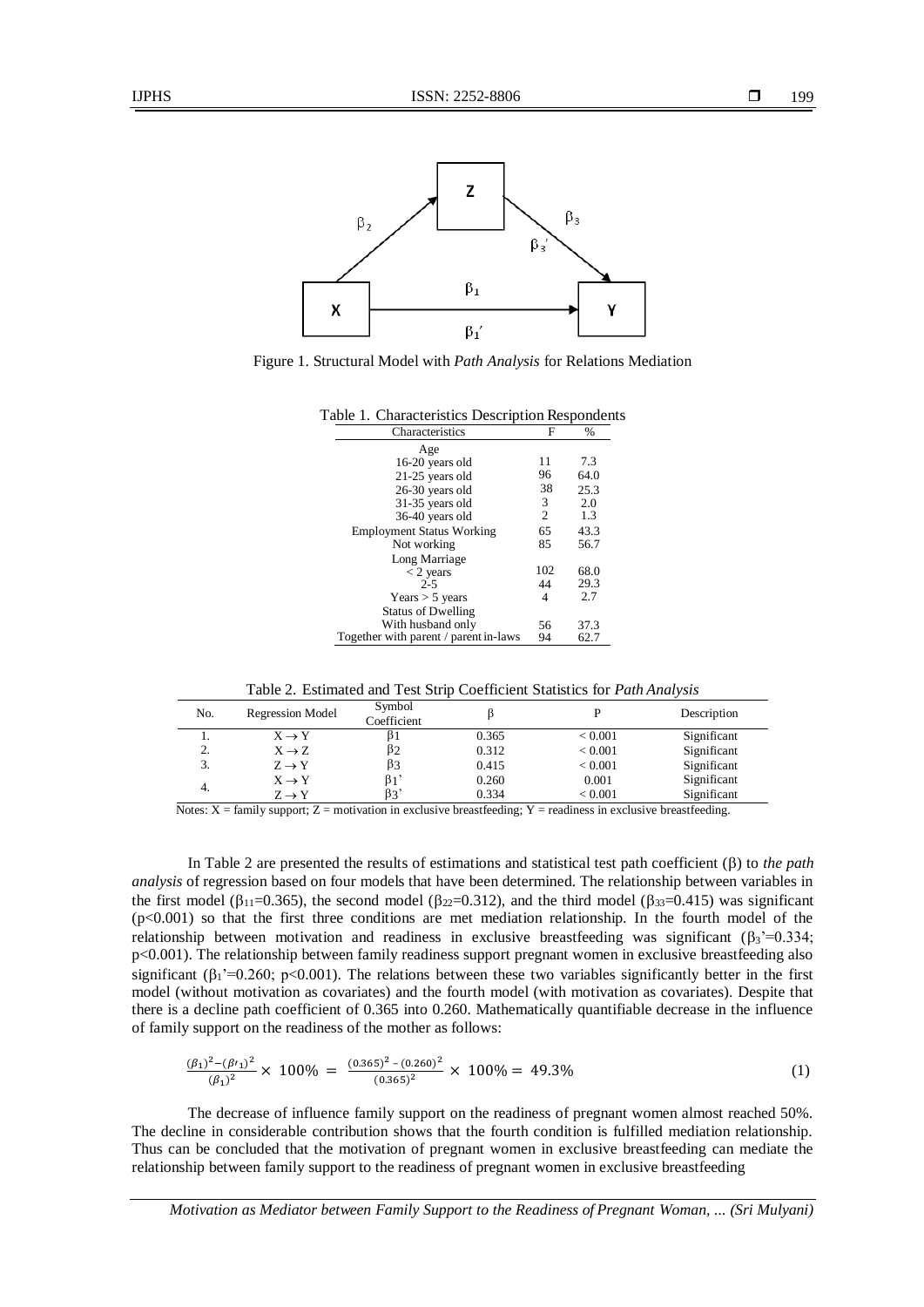The results of this research showed that there is a role mediating of mother's motivation in exclusive breastfeeding in the relationship between family support and the readiness of pregnant mothers in exclusive breastfeeding. The implication, family support and motivation of pregnant mothers in exclusive breastfeeding will encourage its readiness to exclusive breastfeeding. But the family support factors can have a direct or indirect influence. The direct effect is shown with the condition when women received good support from family then it will directly lead her for getting ready to give exclusive breast feeding [20]. The indirect effect is shown by the conditions when a good support from family at the beginning is compose or enhance motivation of mothers in exclusive breastfeeding. Furthermore, if the mother has a high motivation then she will tend to be better prepared to give exclusive breastfeeding.

Empirical models are analyzed in this study is based on the concept of Green Precede-Procede. Green identifies three categories of factors that have a direct impact on the health and environmental behavior are the predisposing factors, a likely factor, and support factor [21]. Readiness to give exclusive breastfeeding is one form of health behaviors, while motivation is one of the predisposing factors and family support is one factor which support the behavior. Family support can influence indirectly on the readiness but by first forming maternal motivation. The support of a husband who firmly think that breast milk is the best, will make the mothers exclusively breastfeed their babies easily [22]. One type of family support is giving materials assistance, physical assistance or any other form of device support and helping mothers in breastfeeding. The presence of family is very important to encourage mothers to boost confidence and stabilize her emotions, and also providing a great motivation to breastfeeding women. In fact the influence of family support indirectly as forming the motivation is often greater contribution in encouraging the readiness pregnant mothers in exclusive breastfeeding. This is because the motivation is a predisposing behavior factors and predisposing factors arise from inside the person and become a beginning and primary shaper of behavior.

# **4. CONCLUSION**

The conclusion from this study is the motivation of pregnant mothers in exclusive breastfeeding may have a role as a mediator of the relationship between family supports to the readiness of pregnant mothers in exclusive breastfeeding. Based on this conclusion in order to the implementation of exclusive breastfeeding successfully so the family (especially the husband) is highly recommended to provide the best support for the mother not to help the readiness of the mother but rather as a motivator for pregnant mothers in exclusive breastfeeding.

# **REFERENCES**

- [1] J. Robbins, "Organizational behavior," translation. Diana Angelica, Jakarta, Salemba Four, 2007.
- [2] F. Luthan, "Organizational Behavior; an Evidance-Based Apprach," New York, Mc Graw Hill Book Company, 2011.
- [3] T. Amin, *et al.*, "Determinants of Initiation and Exclusivity of Breastfeeding in Al Hassa, Saudi Arabia," *Journal Breastfeed Med*, vol. 6. pp. 59-68, 2011.
- [4] M. Meiliasari, "Breastfeeding Is Not Just Mom's Duty," Jakarta, EGC, 2012.
- [5] Maharaj N. and Bandyopadhyay M., "Breastfeeding Practices of Ethnic Indian Immigrant Women in Melbourne, Australia," *Journal International Breastfeeding,* vol. 17 pp. 1-9, 2013*.*
- [6] L. Bobak and Jansen, "Maternity Nursing Teaching Textbook (translation ed.4)," Jakarta, EGC, 2005.
- [7] Youlin Q., *et al.*, "Maternal and Breast Pump Factors Associated with Breast Pump Problems and Injuries," *Journal of Human Lactation,* vol. 30 pp. 62-72, 2014*.*
- [8] A. F. Jorm, "Mental Health Disorders," *British Journal of Psychiatry,* vol. 177, pp. 396-401, 2000.
- [9] Jessica A., *et al.*, "Using mPINC Data to Measure Breastfeeding Support for Hospital Employees," *Journal of Human Lactation,* vol. 30, pp. 97-101, 2014.
- [10] M. Ohnishi, *et al.*, "Improvement In Maternal Health Literacy Among Pregnant Women Who Did Not Complete Compulsory," *The CDC Guide to Breastfeeding Intervention. U.S* Departemen of Health & Human Services Center for Disease Control and Prevention National Center for Cronic Disease Prevention and Health Promotion Division of Nutrition and Physical Activity, 2005.
- [11] S. Kohan, *et al.*, "Association between maternal health literacy and prenatal care and pregnancy outcome," *Iranian Journal of Nursing and Midwifery Research,* vol/issue: 12(4). pp. 146-152, 2007.
- [12] I. S. Kickbusch, "Health literacy: Addressing the Health and Education Divide," *Health Promotion International Journal,* vol/issue: 16(5), pp. 289-297, 2001*.*
- [13] S. U. Lin-Lin, *et al.*, "Antenatal Education and Postnatal Support for Improving Rates of Exclusive Breast Influence of Maternal Health Literacy on Healthy Pregnancy & Pregnancy Outcomes Feeding: Randomised Control Trial," *British Medical Journal,* vol/issue: 335(7620), pp. 596-599, 2007.
- [14] L. W. Green and M. W. Kreuther, "Health Program Planning: an Educational and Ecological Approach," New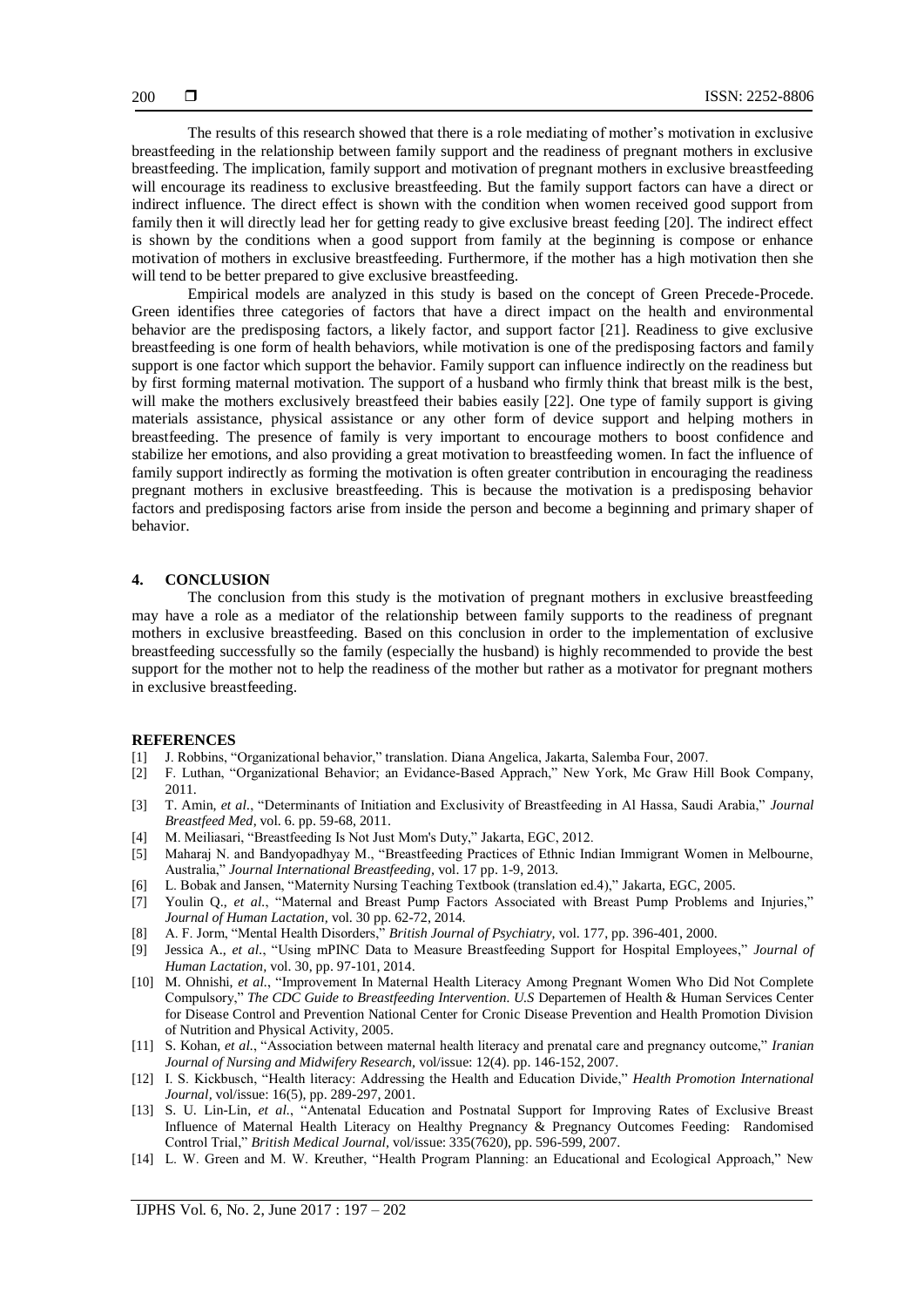York, McGraw-Hill, 2005.

- [15] Rema R., *et al*., "The Association between Maternal Perception of Obstetric and Pediatric Care Providers' Attitudes and Exclusive Breastfeeding Outcomes," *Journal of Human Lactation,* vol. 30, pp. 80-87, 2014*.*
- [16] C. Man-Ku and Chow, "Factors Influencing the Practice of Exclusive Breastfeeding among Hongkong Chinese Women: A questionnaire Survey," *Journal of Clinical Nursing,* vol. 19, pp. 2434-2445, 2010.
- [17] M. Anthony, *et al.*, "Determinants of Exclusive Breastfeeding among Mothers in Ghana: A Cross-Sectional Study," *Journal International Breastfeeding,* vol. 8, pp. 1-13, 2013.
- [18] G. Binns, *et al.*, "Factors Assocated Whith Initiation of Breast-Feeding by Aboriginal Mother in Perth," *Journal Public Health Nurt,* vol. 45, pp. 174-180, 2004.
- [19] Singh G. K., *et al.*, "Nativity/Immigrant Status, Race/Ethnicity and Socioeconomic Determinants of Breastfeeding Initiation and Duration in the United States," *J Pediatrics,* vol. 119, pp. 38-46, 2007*.*
- [20] Wenzel D., *et al.*, "A Multilevel Model for the Study of Breasfeeding Determinants in Brazil," *Journal Matern Child Nurt,* vol. 6, pp. 318-327, 2010*.*
- [21] S. Purwoko, "Breastfeeding Practical, Easy & Comfortable," Jakarta, EGC, 2005.
- [22] Tesfaye S., *et al.*, "Factors Associated with Exclusive Breastfeeding Practices among Mothers in Goba District, South East Ethiopia: a Cross-Sectional Study," *J International Breastfeeding,* vol/issue: 7(17), pp. 1-9, 2012.

#### **BIOGRAPHIES OF AUTHORS**



Sri Mulyani, S.Kep, Ns, M.Kes. is Lecturer of Diploma Program in Midwifery Faculty of Medicine, Sebelas Maret University in Surakarta, Central Java, Indonesia. Currently she is the leader of research group of mother and childrens's health in Sebelas Maret University.

Prof. Dr. dr Ahmad Arman Subiyanto, MS. is Lecutrer of Masters Program in Family Medicine, Sebelas Maret University in Surakarta, Central Java, Indonesia. Currently he is the head of Study Program of Family Medicine in Masters Program of Sebelas Maret University.



Dr. Sapja Anantanyu, M.Si. is Lecturer of Doctoral Program in Development Promotion, Sebelas Maret University in Surakarta, Central Java, Indonesia. Currently he is the Head of Doctoral Program of Development/Empowerment in Masters Program of Sebelas Maret University.



Dr. dr. Supriyadi Heri Respati, Sp.OG (K). is an Obstetry and Gynecology doctor in Department of Obstetry and Gynecology, Dr. Moewardi Hospital in Surakarta, Central Java, Indonesia